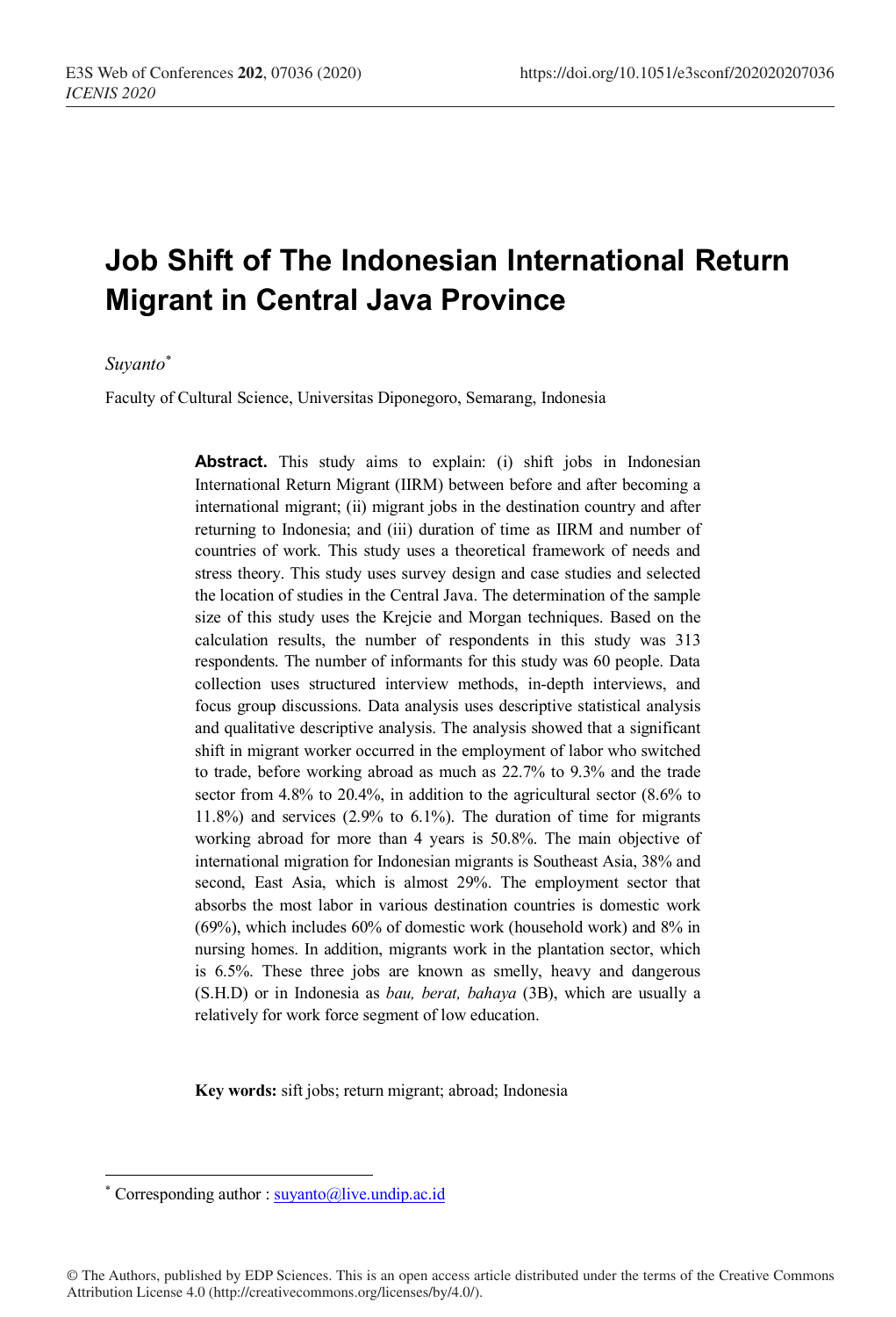## **1 Introduction**

Indonesia is the second largest source of labor migration abroad after the Philippines. In the first quarter of 2012, more than 4 million Indonesian international migrants (IIM) worked abroad, especially in Southeast Asia and the Middle East [1]. In fact, in 2013 the Philippines was displaced by Indonesia in sending labor abroad with a total of 6.5 million people spread in 142 countries and originating from 392 districts / cities in Indonesia [2, 3]. This figure is only based on the data of workers who work abroad legally. In reality, IIMs who work *illegally* abroad, especially in the Southeast Asia region, are around one third of legal IIMs[4].

Previous studies also show that migrants return, especially international migrants such as "addicted" to always working abroad. This is more due to the use of remittance which tends to consumptive and investment needs [5, 6]. In addition, after becoming an international migrant they became a figure who splashed out with shopping and changed lifestyles than before working abroad so that within a few months back in Indonesia they had run out of money. In this condition, there is no other choice for them except to go abroad again. Such conditions occur almost repeatedly for the majority of return migrants [7, 8]. This phenomenon occurs in areas of origin of migrant enclaves in Indonesia, such as East Nusa Tenggara, West Nusa Tenggara and Baweyan [9], Cilacap and Kendal[7, 10].

The main driving factors for migrants to return to work abroad are economic problems (very limited job opportunities and low income) in the country of origin (Indonesia) and broad employment opportunities and higher income levels in the destination country [9]. Even the findings of Haris [12] show that becoming IIM is a survival strategy for migrants and their families*.* However, several studies have shown that the ability of returning migrants cannot be fully utilized in productive economic behavior in the area of origin. This is caused by the limited employment opportunities in the area of origin and the mindset of returning migrants who do not yet have a plan for what to do after they no longer become IMs [13].

Return migration is the situation of migrants returning to their home country of their own choosing, after living abroad for a significant period of time [14]. The duration of international migrant work contracts is often based on the regulations of the destination country. Those who return to Indonesia within a certain period or permanently are known as returning migrants. Return migrants are defined as migrants returning to their home country of their own choosing and / or expiration of a residence permit or employment contract in the destination country [15].

At the macro level, migrants have experienced international re-increase in average human capital for sending countries [16]. In addition, by working abroad, international migrants can increase income and change the traditional mindset to modern. Thus, human capital savings migrants again provide economic benefits for him in the area of origin [14]. Migrants return with the quality of human capital carrying a number of capital, namely financial capital, social capital, human capital, leadership, and training [15].

Various studies conclude that the productive behavior of migrant economic returns in the area of origin is as a self-employed or a worker to others [17]. Migrants return to play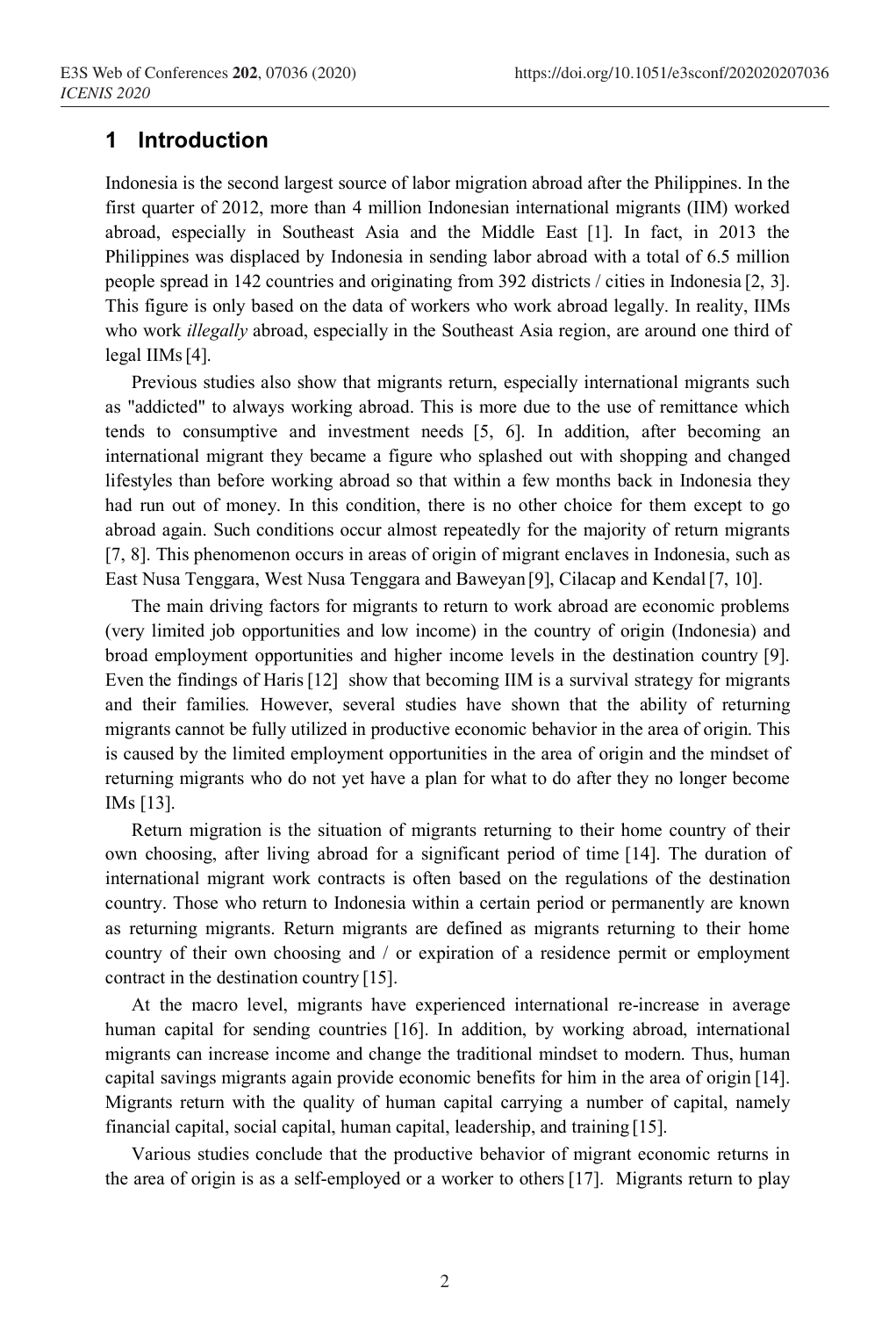an important role in encouraging development through new skills and savings obtained while working abroad [18]. Productive economic behavior is also supported by sociodemographic factors such as education, age and long time return and perceptions about work [19]. However, not always skills and work experience from abroad can be utilized in the area of origin [20].

This study uses a concluding theoretical framework of needs and stress that (i) a person experiences stress, both economically, socially, and psychologically at their place of origin (origin area). Each individual has different needs, so that an area is declared by someone as an area that can meet their needs, while others say no. (ii) There is a difference in the value of the territorial use between one place and another. If there is no difference in the value of one place to another, then there will be no mobility of the population [21].

Based on the background of the problem, the objectives of this study are (i) to explain the shift in IIRM work between before and after becoming a migrant; (ii) describes IIRM in the destination country of employment and employment after returning to Indonesia; and (iii) explain the duration of time as IIRM and the number of countries of work.

# **2 Method**

This study uses survey design and case studies. Spatially, Central Java was chosen as the location of this study based on consideration that Central Java Province is a pockets of regional origin for international migrants nationally and migrants returning to Central Java have a high dependency by working abroad. The determination of the sample size of this study uses the Krejcie and Morgan techniques [22] (313 respondents). The number of respondents consisted of 69 men and 244 women. The number of speakers for in-depth interviews and FGDs is 60 people consisting of 33 IIRM and 30 stakeholders. The data collection uses structured interview methods (questionnaires), in-depth interviews, and focus group discussions. Data analysis used descriptive statistical analysis.

## **3 Result and Discussion**

## *Characteristics of Education Return Migrant*

The highest number of migrants returning in Central Java was graduated from Junior High School (JHC) at 42.8%, followed by 30% of Primary School (PC) graduates, while Senior High School (SHC) graduates were 22.4%, and did not complete Primary School as much as 4.2%. However, it turns out that there were two respondents  $(0.6\%)$  who graduated from college (Figure 1). This shows that migrants returning to Central Java are still dominated by JHC graduates. Even though the unemployment rate in all sectors of the Indonesian economy is high, the most low-skilled workforce is going abroad.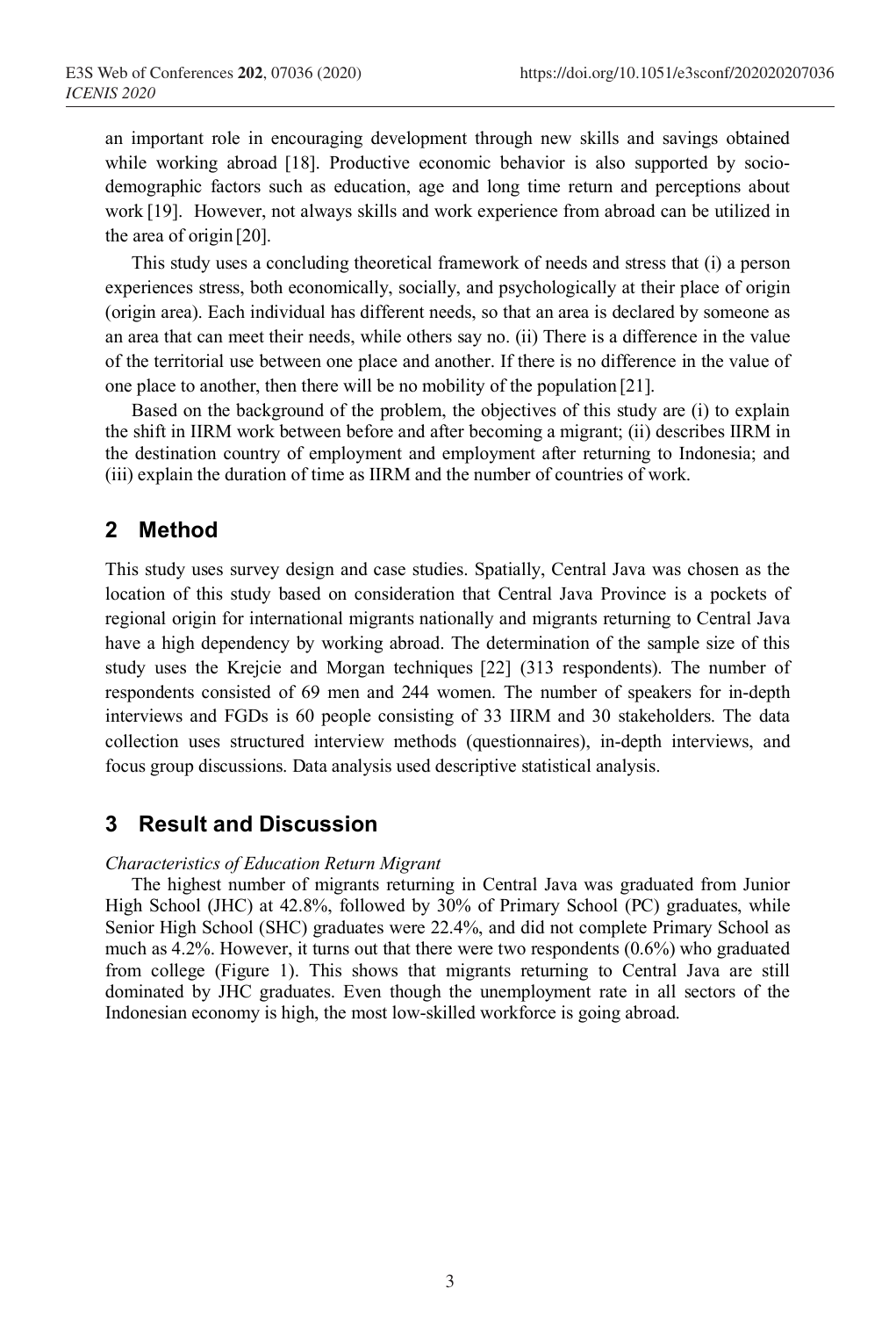

**Fig. 1.** Respondents by Education

Source: Primary Data 2018.

### *Job Sift of Indonesian International Return Migrant*

In general, before and after working abroad the IIRMs do not work, ie 43.1% each and almost 45%. In fact, when IMs return to Indonesia, there is an increase in the number of unemployed people because they choose to be housewives, while household income is the responsibility of their husbands. second place is working as laborers, 70 people (22.4%), and the smallest number is one fisherman (0.3%). This fact proves that the limited employment in Indonesia and the low quality of human resources caused them to look for work abroad. The desire to improve the standard of living by working abroad overcomes the picture of violence, exploitation, and deportation. In fact, this is sometimes done even if you have to go illegally.

A significant shift in employment is in the employment of workers who before working abroad nearly 23% fell to nine percent after working from abroad. The shift from their work which was originally a laborer is turned into farmers and fishermen, which was originally 8.6%, to 11.8% and traders, which were from 4.8% to 20.8% and services which were from around three percent to six percent (Figure 2 ). This shows that the actual economic remittances that they get are used for productive businesses, in addition to consumptive and economic. This result also corrects the results of previous studies, such as the study of Suyanto and Muzakka<sup>7</sup> which explains that migrant income is generally returned to meet consumption and investment needs. In addition, this finding also sharpens the findings of Tani and Mahateau<sup>17</sup> who explain that the productive behavior of migrant economic returns in the area of origin is either as a self-employed or a worker to others because these findings explain more explicitly about the work they do.



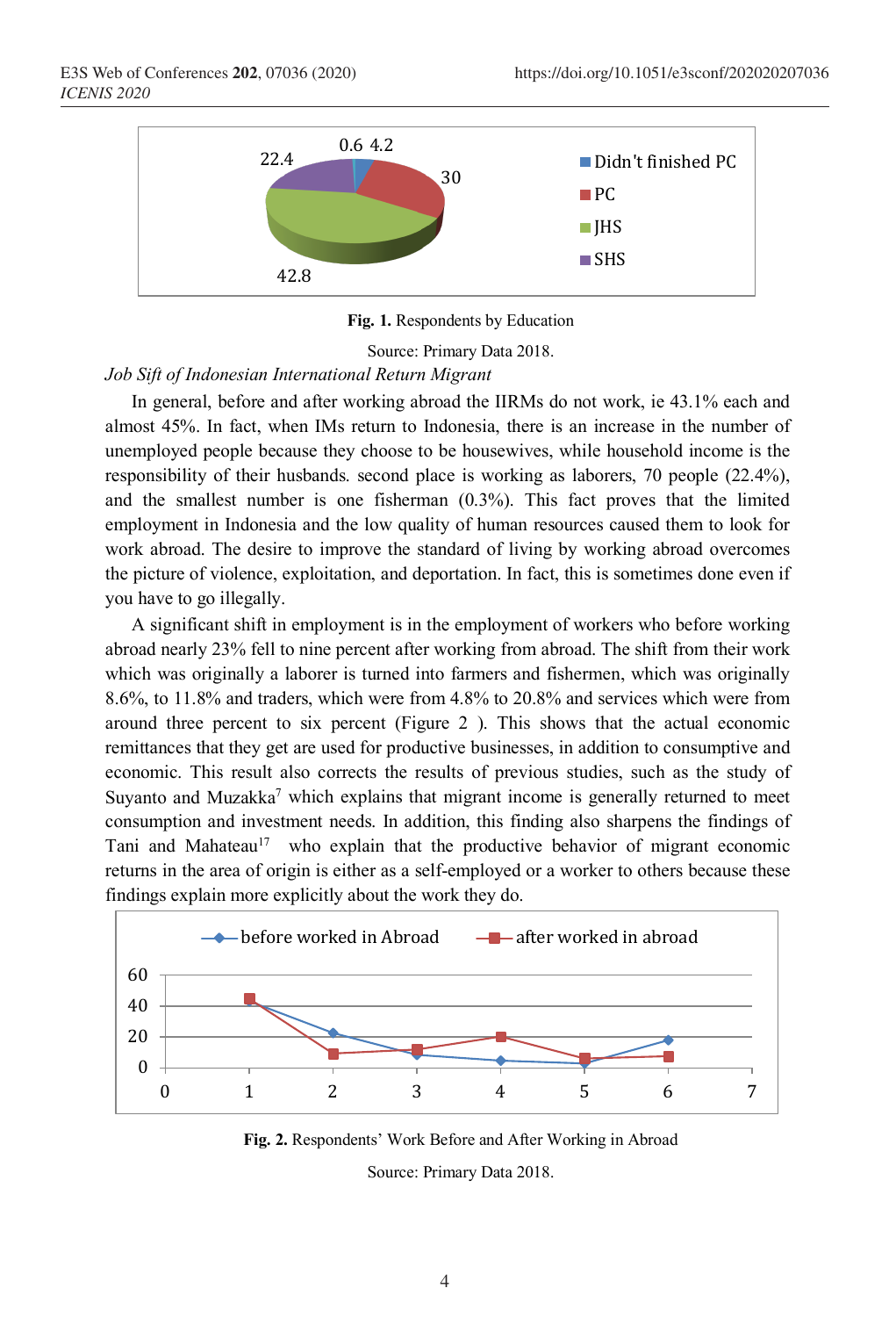The main objective of international migration of Indonesian migrants is Southeast Asia, which is 119 people (38%). Meanwhile, the second place which is the destination of international migration is East Asia, such as Japan, Korea, Taiwan and Hong Kong, which is almost 29%. Those who have worked in Southeast Asia and the Middle East were one person (0.3%) and worked in East Asia and the Middle East as much as one percent (Table 1). The reason for the high interest in IIRM choosing to work in the Southeast Asian region is because salaries are higher than in Middle Eastern countries and facilities and protection for IIRM is better or more noticed by recipient countries.

| <b>Region / Destination Countries</b>        | Amount | Percentage     |
|----------------------------------------------|--------|----------------|
| Southeast Asia                               | 119    | 38             |
| East Asia (Japan, Korean, Taiwan, Hong Kong) | 90     | 28.8           |
| The Middle East                              | 30     | 9.6            |
| Southeast Asia and East Asia                 | 15     | 4.8            |
| Southeast Asia and The Middle East           |        | 0 <sup>3</sup> |
| East Asia and The Middle East                | 3      |                |
| Others                                       | 55     | 17.6           |
| Total                                        | 313    | 100            |

Source: Primary Data 2018.

The employment sector that absorbs the most labor in various destination countries is domestic work which absorbs 60% of Indonesia's international migrants. Around eight percent of Indonesian migrant workers work in the care of elderly people who are nothing but domestic work, so the total number of Indonesian migrant workers working in the domestic sector is almost 69%. This is reasonable because 78% of Indonesian migrant workers are women and in terms of education, 77% have no elementary or junior high school education. The population with low education in general is absorbed in the 3B (*bau, berat, bahaya* (Indonesian)) occupational sector which is smelly, heavy and dangerous (S.H.D) [23]. Migrant workers with junior high school education or lower than working in the domestic sector are agriculture, especially plantations which reach almost 6.5% (see Table 2). Jobs in the plantation sector are generally in Malaysia, women are generally in vegetable gardens and men in rubber, palm oil, and processing of forest products, especially timber. Meanwhile, migrant workers absorbed in the industrial sector (factories) are those with a high school education or equivalent, generally they work in East Asia, such as South Korea, Hong Kong and Taiwan.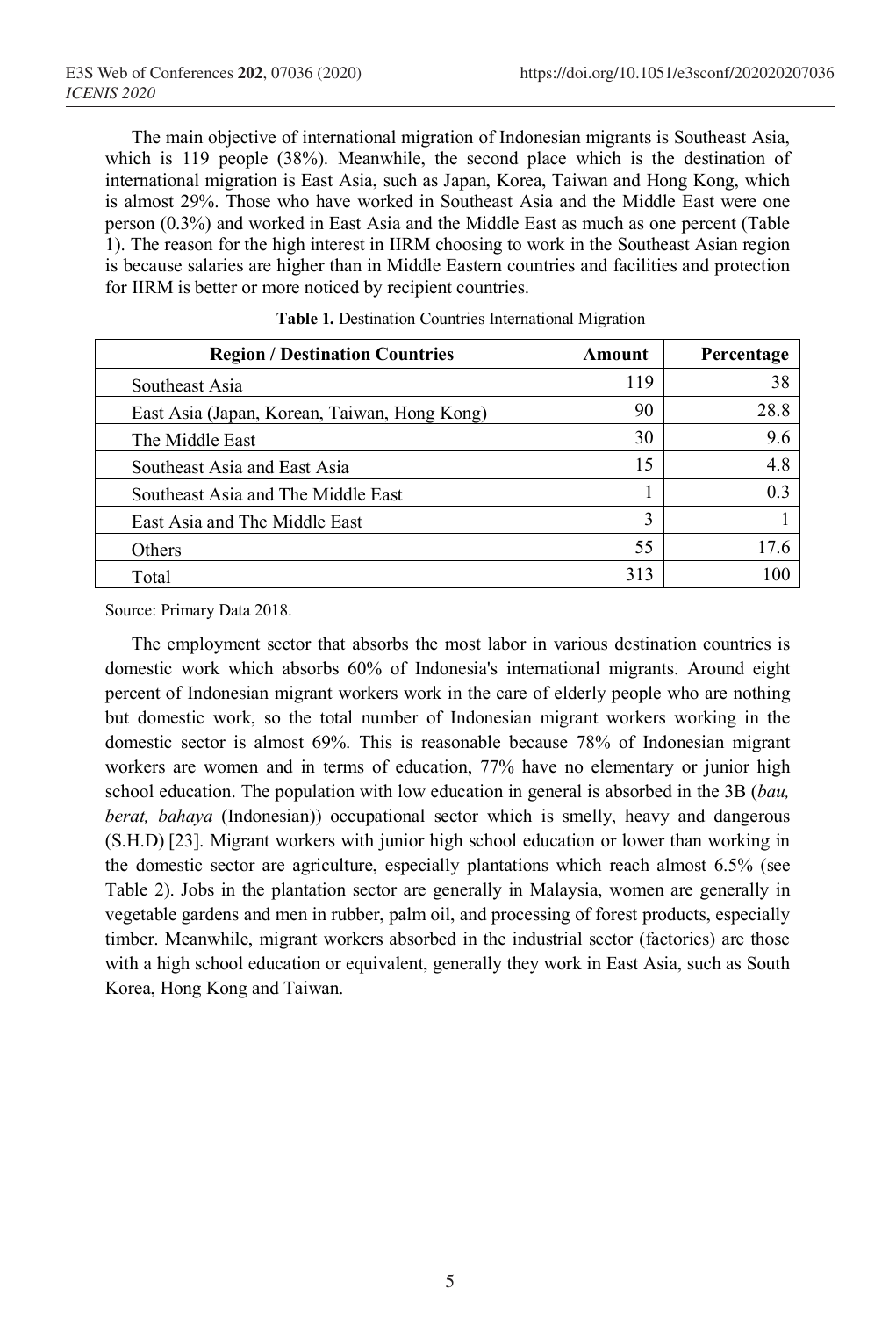| N <sub>0</sub> | <b>Overseas Work Sector</b> | Amount | Percentage |
|----------------|-----------------------------|--------|------------|
| Τ.             | Household                   | 189    | 60.4       |
| 2              | Hospital                    |        | 0.3        |
| 3              | <b>Elderly Home</b>         | 26     | 8.3        |
| 4              | Farm                        | 20     | 6.4        |
| 5              | Industry/Factory            | 45     | 14.4       |
| 6              | Others                      | 32     | 10.2       |
|                | Total                       | 313    | 100        |

**Table 2.** Overseas Work Sector

Source: Data Primary 2018.

Generally Indonesian migrant workers work abroad more than 4 years, which is almost 52% and almost 30% work abroad more than six years. Less than 20% of migrant workers who work abroad is only a maximum of 2 years, and almost 31% work abroad within a span of 3-4 years (Table 3). These data reinforce the findings of Suyanto's study<sup>5</sup> that Indonesian migrants have a high dependency to work abroad. This is in line with the need and stress theory which concludes that the tendency of migrants to migrate to an area that has a greater benefit value than the region (Country) of origin. This is quite clear because working abroad in addition to getting a much higher wage than in Indonesia is also job opportunities in the destination countries more broadly.

| <b>Length of Working</b> | Jumlah | Persen |
|--------------------------|--------|--------|
| $\leq$ 2 years           | 58     | 18.5   |
| $3-4$ years              | 96     | 30.7   |
| 5-6 years                | 66     | 21.1   |
| $> 6$ years              | 93     | 29.7   |
| Total                    | 313    | 100    |

Source: Primary Data 2018.

Although more than half Indonesian migrants work abroad more than 4 years, but the majority only work in one country (almost 62%). It shows that on the one hand when it feels comfortable working at the same employer or person is suitable it tends to return to the same employer or the same job. In addition, among those who have worked abroad for a long time due to work in several countries. This is in line with Robert E. Norris's migration theory [21] that between the origin (country) region and the destination (country) region there are intervening opportunities*.* Region (country) as the first target of job seekers from the area of origin to the main destination area. The movement is a leaping frog in increasing effort (step-wise movers).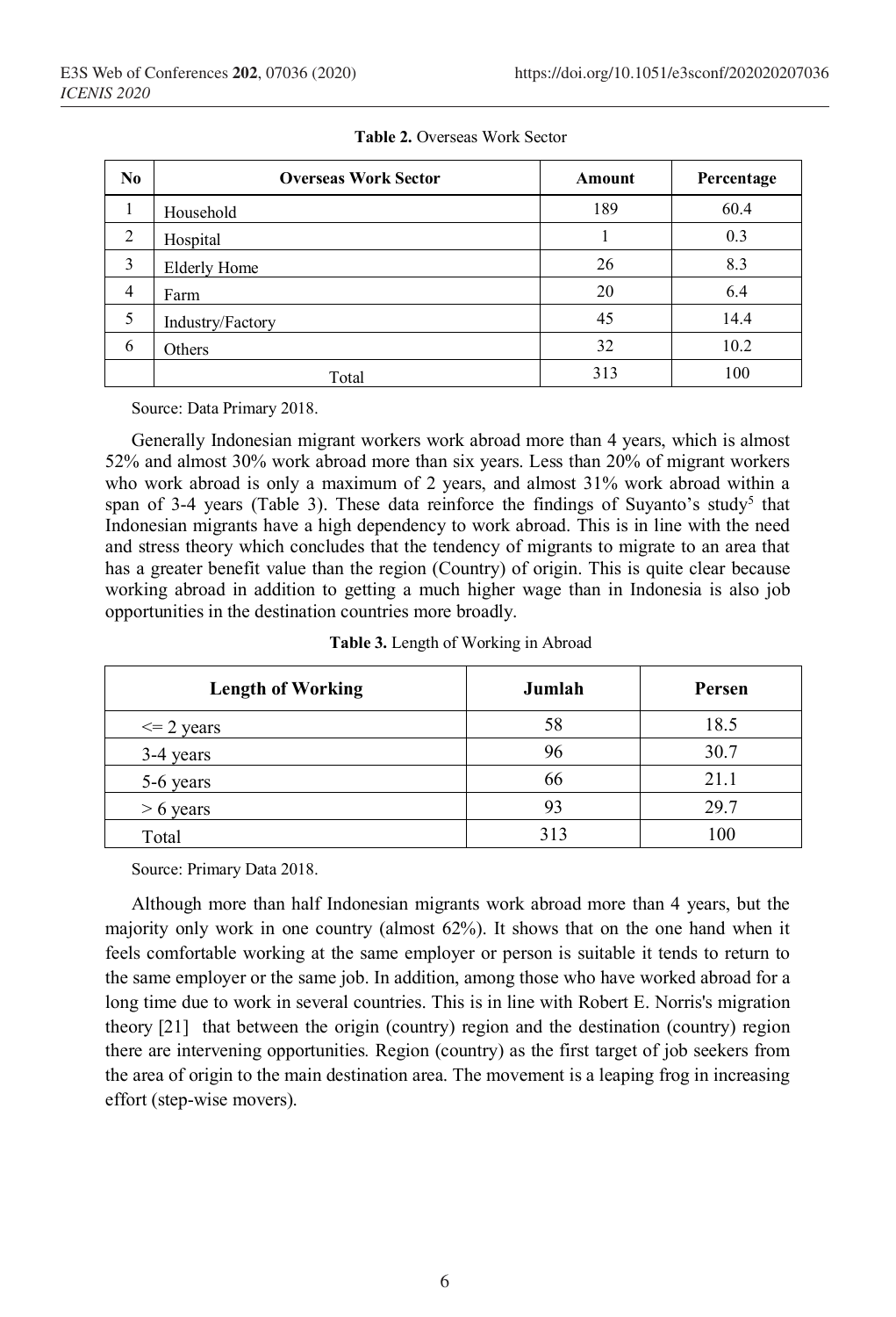| No. | <b>Number of Countries of Work</b> | <b>Amount of</b> | Percentage |
|-----|------------------------------------|------------------|------------|
|     | One Country                        | 193              | 61.7       |
|     | Two Countries                      | 75               | 24.0       |
|     | Three Countries                    | 19               | 6.1        |
|     | Four Countries                     |                  | 0.6        |
|     | Not Answering                      | 24               | 77         |
|     | Total                              | 313              |            |

**Table 4.** Number of Countries of Work

Source: Primary Data 2018.

## **4 Conclusion**

Based on the above data analysis, it can be summarized several things. The narrowness of employment in Indonesia and the low quality of human resources cause high rates of international migration. The desire to improve the standard of living by working abroad overcomes the picture of violence, exploitation and deportation. The main goals of international migration for Indonesian migrants are Southeast Asia at 38% and East Asia at almost 29%.

The significant shift in employment between before international migration and after returning to Indonesia was labor, trade, services and agriculture. Workers' employment from almost 23% dropped to nine percent; farmers and fishermen, which were originally 8.6%, to 11.8; traders who were originally 4.8% to 20.8; and services, which were originally around three percent to six percent. This shows that the actual economic remittances that they get are used for productive businesses, in addition to consumptive and economic.

The occupation sector that absorbs the most labor in various destination countries is domestic work (69%), which covers 60% of domestic work and 8% in nursing homes. In addition, migrants work in the plantation sector, which is 6.5%. These three jobs are known as 3B jobs in Indonesian or SHD, which are smelly, heavy and dangerous, which are usually a relatively low segment of education work force.

# **ACKNOWLEDGEMENT**

This research funded by Directorate of Research and Community Services, Ministry of Research, Technology, and Higher Education that funding this research (2018-2019), Number of Contract: 101- 86/UN7.P4.3/PP/2018 & 2019. Thank to field assistants: Elsa Fitrianita, Syaeful Anwar, Suryo Wicaksono and 6 other students who conducted data collection.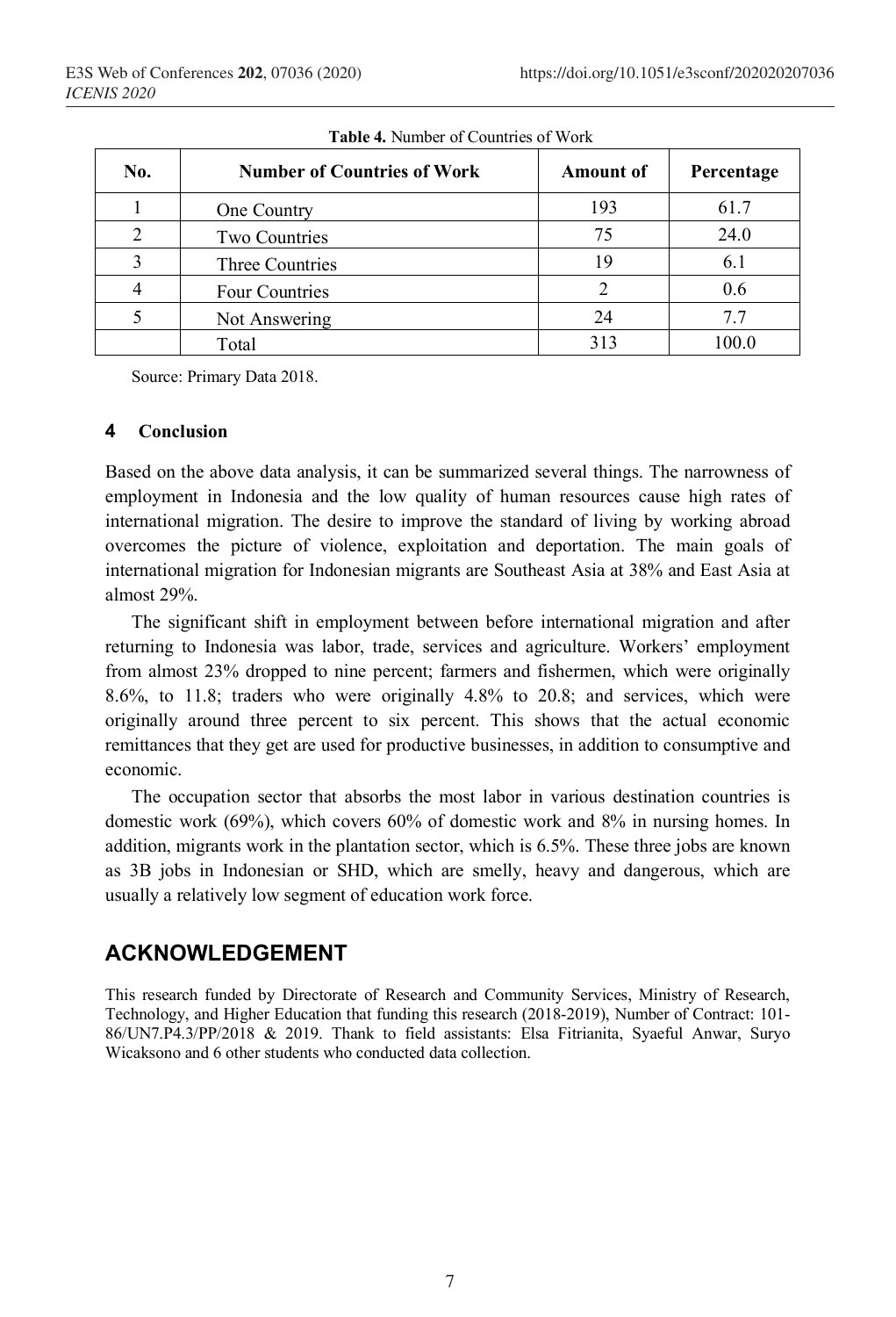## **References**

- 1. Doi, Yoko. Bagaimana Membantu TKI Menciptakan Kesejahteraan. LIONMAG. *The Inflight Magazine of Lion Air*. Edisi November. Hal. 36-38 (2012).
- 2. Nurhayat, Wiji. "Jumlah TKI Capai 6,5 Juta, Tersebar di 142 Negara" dalam detikfinance.com , diunduh 14 Maret 2013,17:40 (2013).
- 3. Suara Pembaruan, 27-12 (2013).
- 4. Kompas, 19 July (2013).
- 5. Suyanto. "Pemanfaatan Modal Manusia dan Modal Sosial Migran Kembali di Daerah Asal di Kabupaten Kendal Jawa Tengah". *Laporan Penelitian UP3 FIB Undip* (2015).
- 6. Haris, Abdul dan Nyoman Adika. *Dinamika Kependudukan dan Pembangunan di Indonesia: Dari Perspektif Makro ke Realitas Mikro.* Yogyakarta: LESF I (2002).
- 7. Suyanto dan Muzakka,M. " Peran dan Kemandirian Tenaga Kerja Wanita dalam Rumah Tangga: Studi Kasus Tenaga Kerja Wanita Desa Penanggulan Kecamatan Pegandon Kab.Kendal". *Laporan Penelitian Kajian Wanita Lemlit Undip* (2002).
- 8. Muzakka, Muh dan Suyanto. "Mobilitas Internasional Tenaga Kerja Wanita: Studi Perubahan Sosial Ekonomi Rumah Tangga Tani Desa Banjarsari Kecamatan Nusawungu, Kendal". *Laporan Penelitian Kajian Wanita, Lembaga Peneltian Universitas Diponegoro* (2003)
- 9. Mantra, IB. *Migrasi Sirkuler di Indonesia*. Yogyakarta: PSKK UGM (1995).
- 10. Suyanto. Pemanfaatan Remitan Ekonomi dan Ketergantungan Migran Kembali Bekerja di Luar Negeri. Endogami, Vol. **2** No. 1, Desember (2018).
- 11. BPS. *Jawa Tengah dalam Angka 2018*. Semarang: BPS Jawa Tengah((2019)
- 12. Haris, Abdul dan Nyoman Adika. *Dinamika Kependudukan dan Pembangunan di Indonesia: Dari Perspektif Makro ke Realitas Mikro.* Yogyakarta: LESF I (2002)
- 13. Pitoyo, Joko Agus. "Bina Keluarga Migran Menuju Sejahtera: Pemanfaatan Remitan Produktif". Dalam Tukiran, AJ Pitoyo, dan PM Kutannegara (Eds), *Akses Penduduk Miskin terhadap Kebutuhan Dasar*. Yogyakarta:PPSK UGM (2010).
- 14. Dustmann, Christian, and Yoram Weiss. *Return Migration: Theory and Empirical Evidence*. CreAM Discussion Paper Series CPD No. 02/07. Departement of Economics and CreAM (Center for Research and Analisys of Migration), University College London (2007).
- 15. Trisnaningsih. "Pemanfaatan Modal Manusia dan Modal Sosial Mantan Tenaga Kerja Indonesia di Provinsi Lampung". *Disertasi* untuk meraih derajat Doktor Ilmu Kependudukan Universitas Gadjah Mada ((2013).
- 16. Mayr, Karin and Giovani Peri. "Return Migration as A Chanel of Brain Gain". Working Paper 14039. *National Bureau of Economic Research*. Massachusetts Avenue. Cambridge,M.A (2010).
- 17. Tani, Massimiliano and Sthepane Mahuteau. *Return Migration and Working Chices*. European University Institute. San Domenico Di Fiosole (2008).